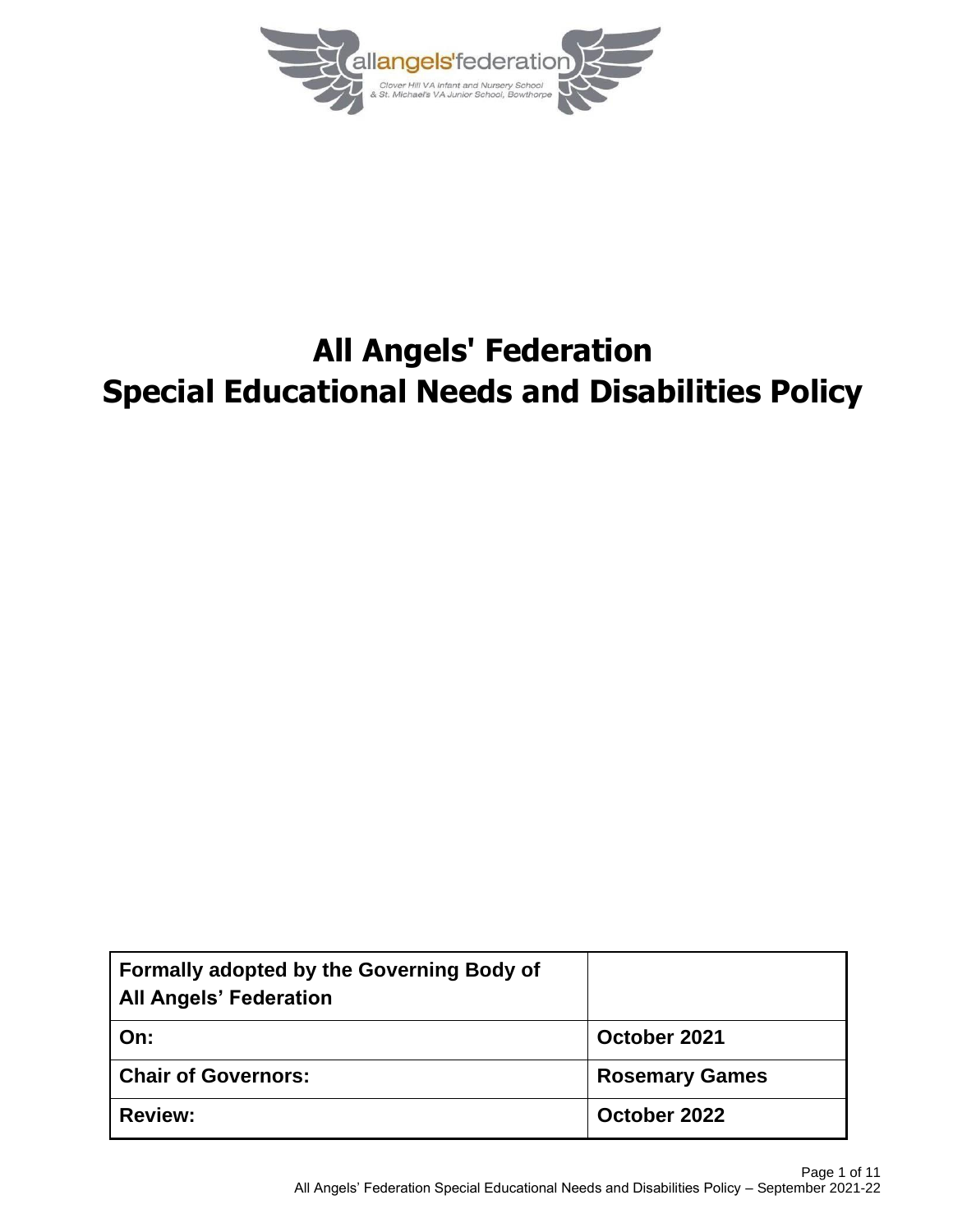

## **Legislation and guidance**

This policy, in conjunction with our Special Educational Needs and/or Disabilities (SEND) Information report is based on the statutory [Special Educational Needs and Disability](https://www.gov.uk/government/uploads/system/uploads/attachment_data/file/398815/SEND_Code_of_Practice_January_2015.pdf) Code of Practice and the following legislation:

- [Part 3 of the Children and Families Act 2014,](http://www.legislation.gov.uk/ukpga/2014/6/part/3) which sets out schools' responsibilities for pupils with SEN and disabilities
- [The Special Educational Needs and Disability Regulations 2014,](http://www.legislation.gov.uk/uksi/2014/1530/contents/made) which set out schools' responsibilities for education, health and care (EHC) plans, SEND co-ordinators (SENCDOs) and the SEND information report

## **Our SEND policy aims to:**

- Explain the roles and responsibilities of everyone involved in providing for pupils with SEND
- Set out how our school will support and make provision for pupils with special educational needs and/or disabilities (SEND).

## **Roles and responsibilities**

## **The SENDCO is: Matthew Laband**

He will:

- Work with the headteacher and SEND governor to determine the strategic development of the SEND policy and provision in the school
- Have day-to-day responsibility for the operation of this SEND policy and the co-ordination of specific provision made to support pupils with SEND, including those who have EHC plans
- Provide professional guidance to colleagues and work with staff, parents, and other agencies to ensure that pupils with SEND receive appropriate support and high quality teaching and provisions.
- Advise on the graduated approach to providing SEND support
- Advise on the deployment of the school's delegated budget and other resources to meet pupils' needs effectively
- Be the point of contact for external agencies, especially the local authority.
- Coordinate liaison with previous and next providers of education to ensure pupils and their parents are informed about options and a smooth transition is planned
- Work with the headteacher and governing board to ensure that the school meets its responsibilities under the Equality Act 2010 with regard to reasonable adjustments and access arrangements
- Ensure the school keeps the records of all pupils with SEND up to date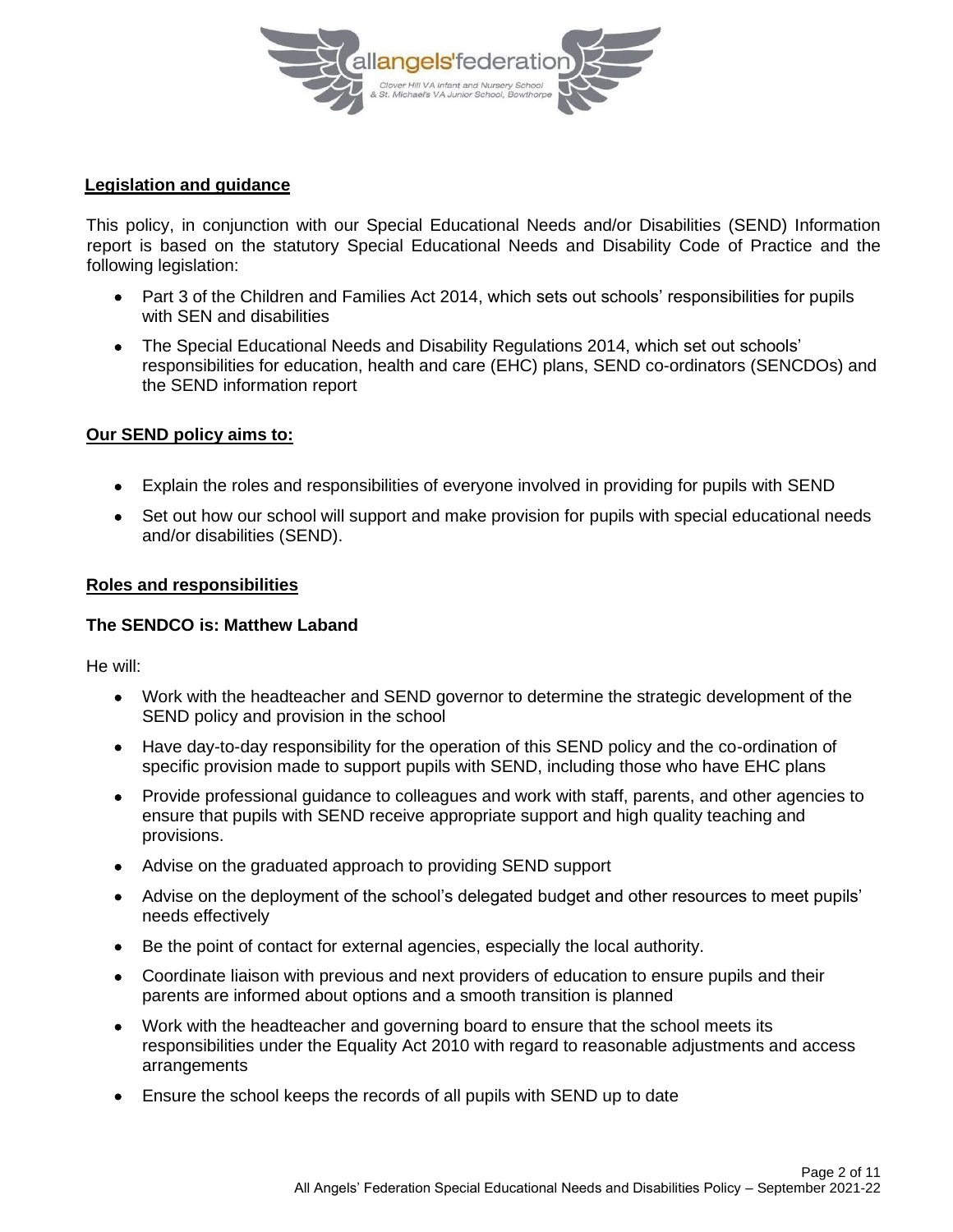

**The SEND Governor -** Mrs Rosemary Games (Chair of Governors) will:

- Help to raise awareness of SEND issues at governing board meetings, acting as the champion for children with SEND and inclusion needs
- Monitor the quality and effectiveness of SEND provision within the school and update the governing board on this
- Work with the headteacher and SENDCo to determine the strategic development of the SEND policy and provision in the school
- Ensure that the school is fulfilling its legal duties to children with SEND

**The Headteacher -** Mrs Helen McCarney will:

- Work with the SENDCO and SEND governor to determine the strategic development of the SEND policy and provision in the school
- Have overall responsibility for the provision and progress of learners with SEND.

**Class teachers.** Each class teacher is responsible for:

- Ensuring 'Quality First Teaching' for all pupils within the class
- The progress and development of every pupil in their class
- Working closely with any teaching assistants or specialist staff to plan for and assess the impact of adjustments, support and provisions and how they can be linked to classroom teaching.
- Keeping records of provisions and their impact on progress using our internal recording systems.
- Working with the SENDCo to review pupil progress and development and decide on any changes to provision.
- Ensuring they follow this SEND policy

## **Our overall intentions**

We want every child to be the best they can be, academically, emotionally and socially. We aim to ensure that every child feels happy and safe, both at home and at school. We aim to provide every child with access to a broad and balanced education. This includes the National Curriculum in line with the Special Educational Needs and Disability Code of Practice 2014.

We will achieve these intentions by;

- Ensuring all pupil's receive high quality first teaching throughout their time in our Federation.
- Identifying the needs of pupils with SEND as early as possible. This is most effectively done by gathering information from parents/carers, the child, education, health and care services and any other settings attended before the child's entry into the school.
- Carefully assessing and monitoring the progress of all pupils in order to identify possible SEND and intervening where progress is less than expected.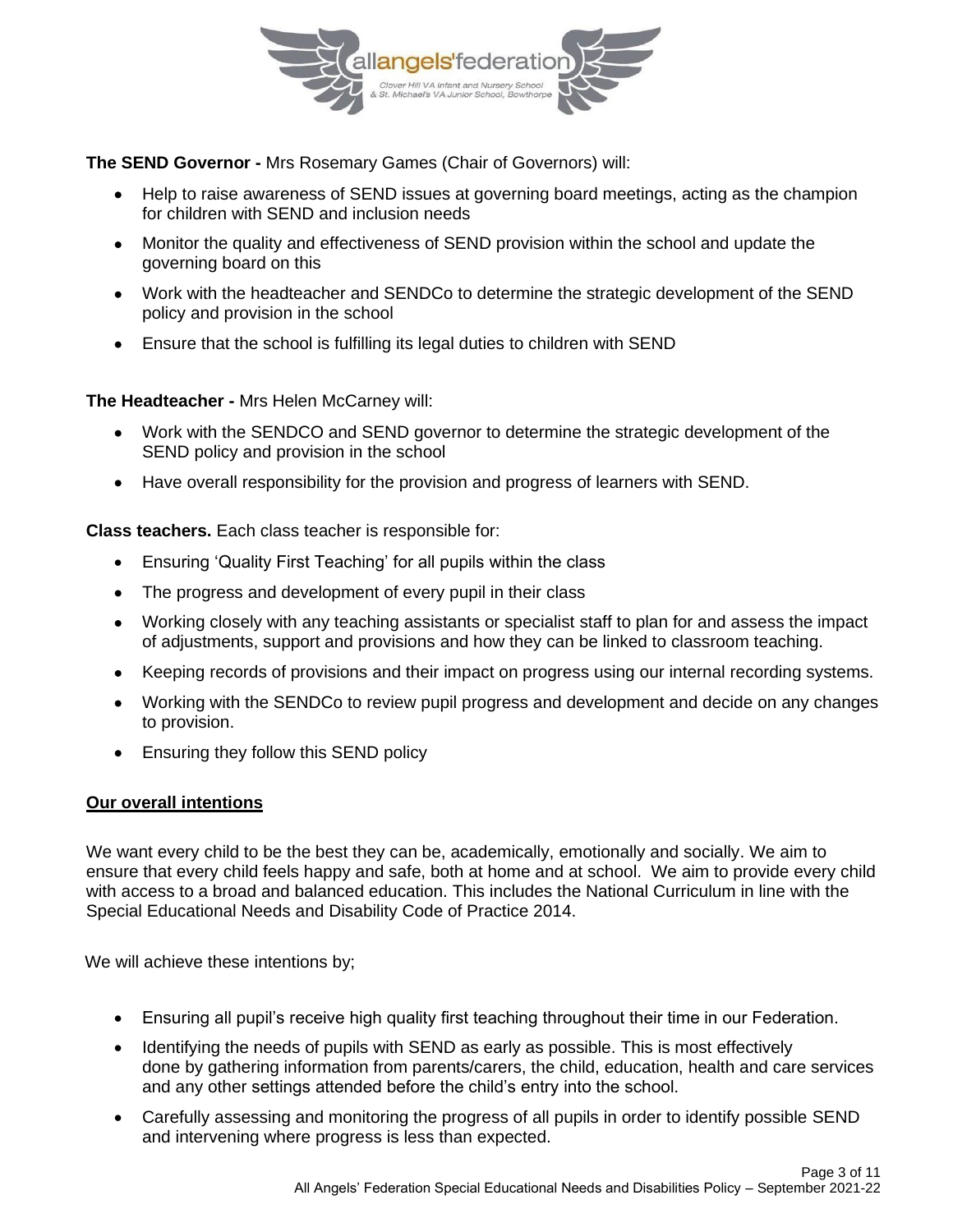

- Working with and in support of outside agencies when the pupils' needs cannot be met by the school alone.
- Talking to and working with parents/carers to gain a better understanding of their child, and involving them in all stages of their child's education.
- Making appropriate provision to overcome all barriers to learning and ensure pupils with SEND have full access to the National Curriculum.

## **Identification of pupil needs**

The Code of Practice defines SEND as: A child or young person has SEND if they have a learning difficulty or disability which calls for special educational provision to be made for them. A child of compulsory school age or a young person has a learning difficulty or disability if they:

- a) have a significantly greater difficulty in learning than the majority of others of the same age; or
- b) have a disability which prevents or hinders them from making use of educational facilities of a kind generally provided for others of the same age in mainstream schools or mainstream Post 16 institutions.

## **The graduated approach**

The SEND Code of Practice 2014 makes it clear that teachers are responsible for the progress and development of all the pupils in their class – and that high quality teaching, differentiated and adjusted for individual pupils, is the first step in responding to pupil needs.

- a) Any pupils who are falling significantly outside of the range of expected academic achievement in line with predicted performance indicators will be monitored, initially by the class teacher.
- b) Once a pupil has been identified as possibly having SEND they will continue to be closely monitored by staff in order to gauge their level of learning and possible difficulties.
- c) The child's class teacher will take steps to provide provisions and/or adjustments that will aid the pupil's academic progress. Additional provisions, including their outcomes, will be recorded by the class teacher on the school Individual Provision Mapping system (Edukey).
- d) The SENDCO will be consulted as needed for support and advice and may wish to observe the pupil in class.
- e) Through (b) and (d) it can be determined which level of provision the child will need.
- f) Teachers will inform parents of their child's development and the circumstances under which they are being monitored. Parents are encouraged to talk with the school, sharing relevant information.
- g) The child is recorded by the school as being under observation due to concern by a parent/carer or teacher, but this does not automatically place the child on the school's SEND register. Any concerns will be discussed with parents/carers informally and/or during parents'/carers' evenings.

Any pupil who has recently been removed from the SEND register will also fall into this category as continued monitoring will be necessary.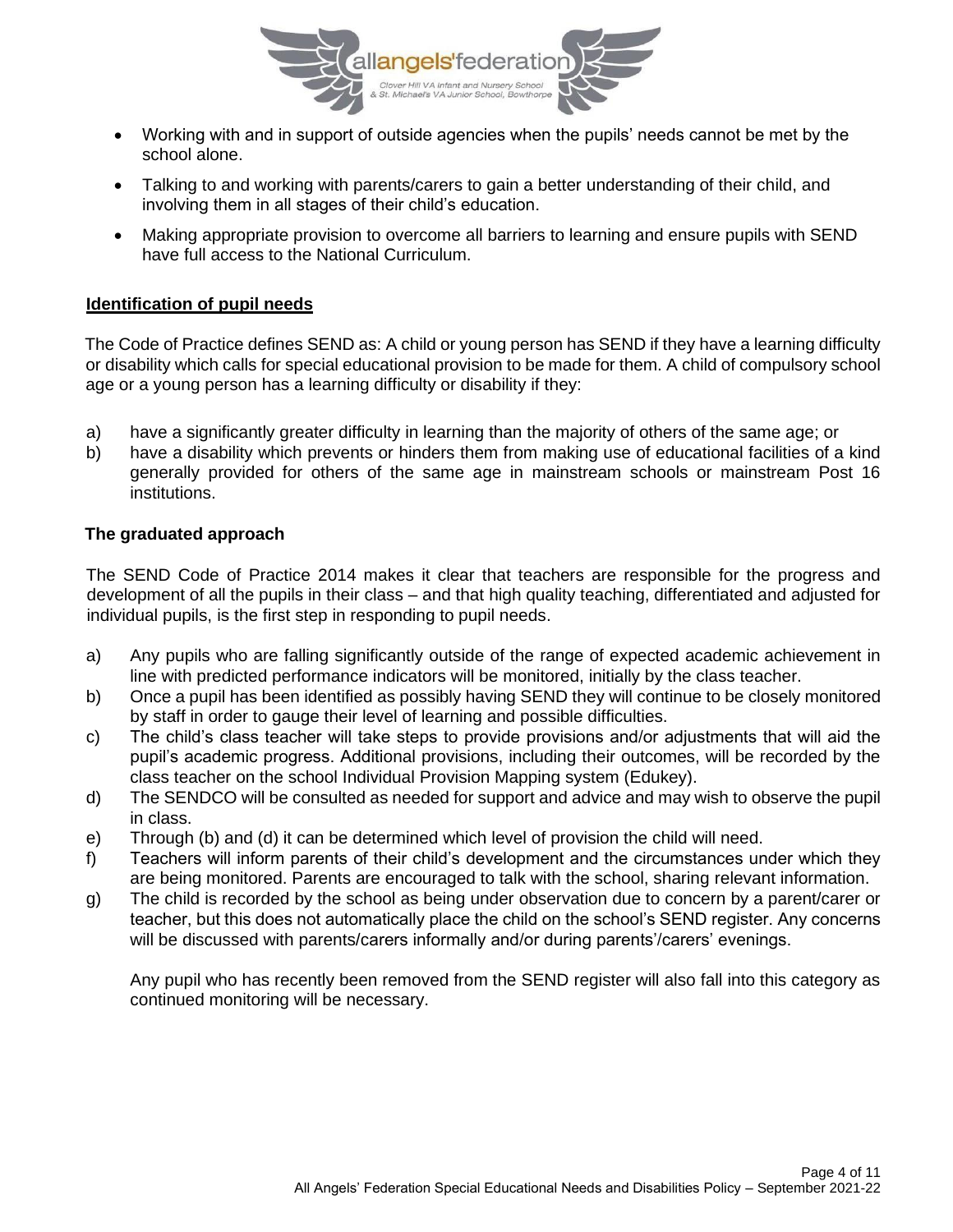

## **SEND Support**

Where it is determined that a pupil does have SEND, parents/carers will be formally advised of this by the class teacher and the child's name will be added to the SEND register by the SENDCo. We make provision for pupils with the following four areas of need as outlined in the 2014 SEND Code of Practice:

- Communication and Interaction.
- Cognition and Learning.
- Social, Emotional and Mental Health.
- Sensory and/or Physical.

The aim of formally identifying a pupil with SEND is to help school ensure that effective provision is put in place. The support provided consists of a four – part process:

- Assess
- Plan
- Do
- **Review**

This is an ongoing cycle to enable the provision to be refined and revised as the understanding of the needs of the pupil grows. This cycle enables the identification of those interventions which are the most effective in supporting the pupil to achieve good progress and outcomes.

#### **Assess**

The class or subject teacher will work to carry out a clear analysis of the pupil's needs. They will be supported by the SENDCo where required. This will draw on some or all of the following:

- The teacher's assessment and experience of the pupil
- Their previous progress, attainment and behaviour
- Other teachers' assessments
- The individual's development in comparison to their peers and national data
- The views and experience of parents
- The pupil's own views (where appropriate)
- Advice from external support services, if necessary.

All teachers and support staff who work with the pupil will be made aware of their needs, the outcomes sought, the support provided, and any teaching strategies or approaches that are required. We will regularly review the effectiveness of the support and interventions and their impact on the pupil's progress.

#### **Plan**

Planning will be carried out by the class teacher, in consultation with the parents/carers and SENDCo where necessary. Specific adjustments may be planned for, such as seating arrangements or specialist equipment. A specific intervention may be arranged on a 1:1 basis or as part of a small group. At this point, targets for the interventions will be set so that progress can be measured against the starting point.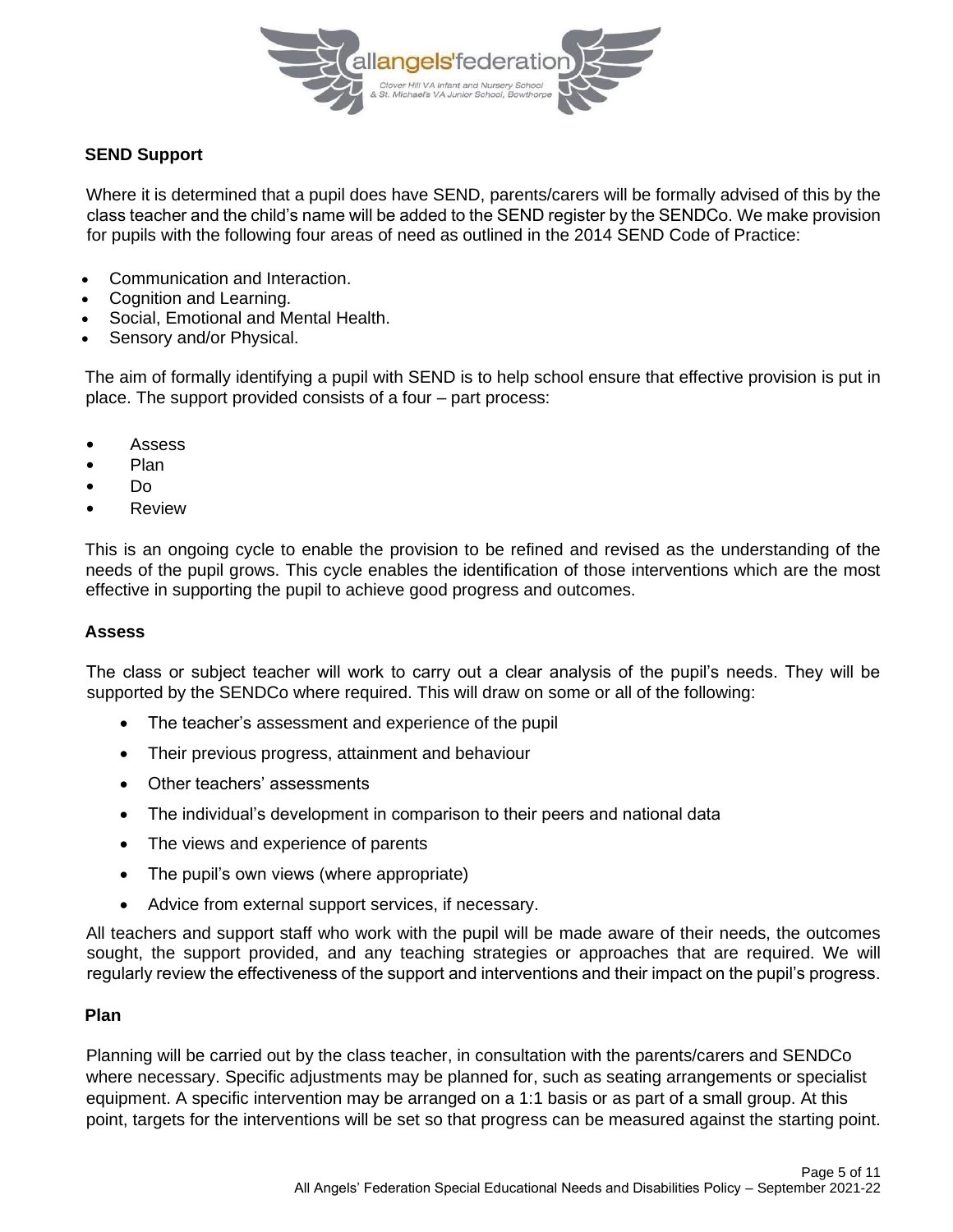

Review dates will also be made clear. All adults who will be working with the child will be informed by the class teacher of this information so they can provide the most effective support for the child.

# **Do**

The class teacher remains responsible for working with the child on a day-to-day basis. They have responsibility even where the interventions/provisions may involve group or one-to-one teaching away from the main class teacher. They will work closely with teaching assistants to plan and assess the impact of adjustments and provisions and make links with classroom teaching. The class teacher will be responsible for overseeing the recording of interventions on our Individual Provision Mapping database (Edukey). These will be monitored by the SENDCo, who will provide further support if necessary.

## **Review**

Reviews of a child's progress against their targets will be made regularly and these will be recorded on our Individual Provision Mapping database (Edukey). These reviews will help us to check the effectiveness of the provisions and adjustments. Where a child has not made the expected progress, the class teacher may consider different provisions. The class teacher will ask the SENDCo for further support where progress is slower than expected or any other concerns are raised. The SENDCo may advise on other strategies and/or consider additional support from external agencies. Class teachers will meet with parents/carers at least three times per year to discuss progress and may need to meet more often for children with SEND.

## **Education, Health and Care Needs Assessments**

The majority of children and young people with SEN or disabilities will have their needs met within our school setting. However, some children and young people may require an EHC needs assessment in order for the local authority to decide whether it is necessary for it to make provision in accordance with an EHC plan. The purpose of an EHC plan is to make special educational provision to meet the special educational needs of the child and to secure the best possible outcomes for them across education, health and social care.

An EHC needs assessment will not always lead to an EHC plan. The information gathered during an EHC needs assessment may indicate ways in which the school or other providers can meet the child's needs without an EHC plan.

## **Education, Health and Care Plans (EHCPs)**

Following Statutory Assessment, an EHCP will be provided by Norfolk County Council, if it is decided that the child's needs cannot met by the support that is available. The school, the Local Authority, the child, their parents/carers and other relevant agencies will be involved in developing and producing the plan. Parents/carers can appeal against the content of the EHCP or the school named in the plan if it is not their first choice.

Once the EHCP has been completed and agreed, provisions and adjustments will be made in school to support the child in meeting the targets set out in the plan. The SENDCo will organise a review of the EHCP, at least annually, and this should be attended by the EHCP coordinator, key staff, parents and, where appropriate the pupil. The annual review enables us to evaluate provision for the pupil and for any changes to be put in place.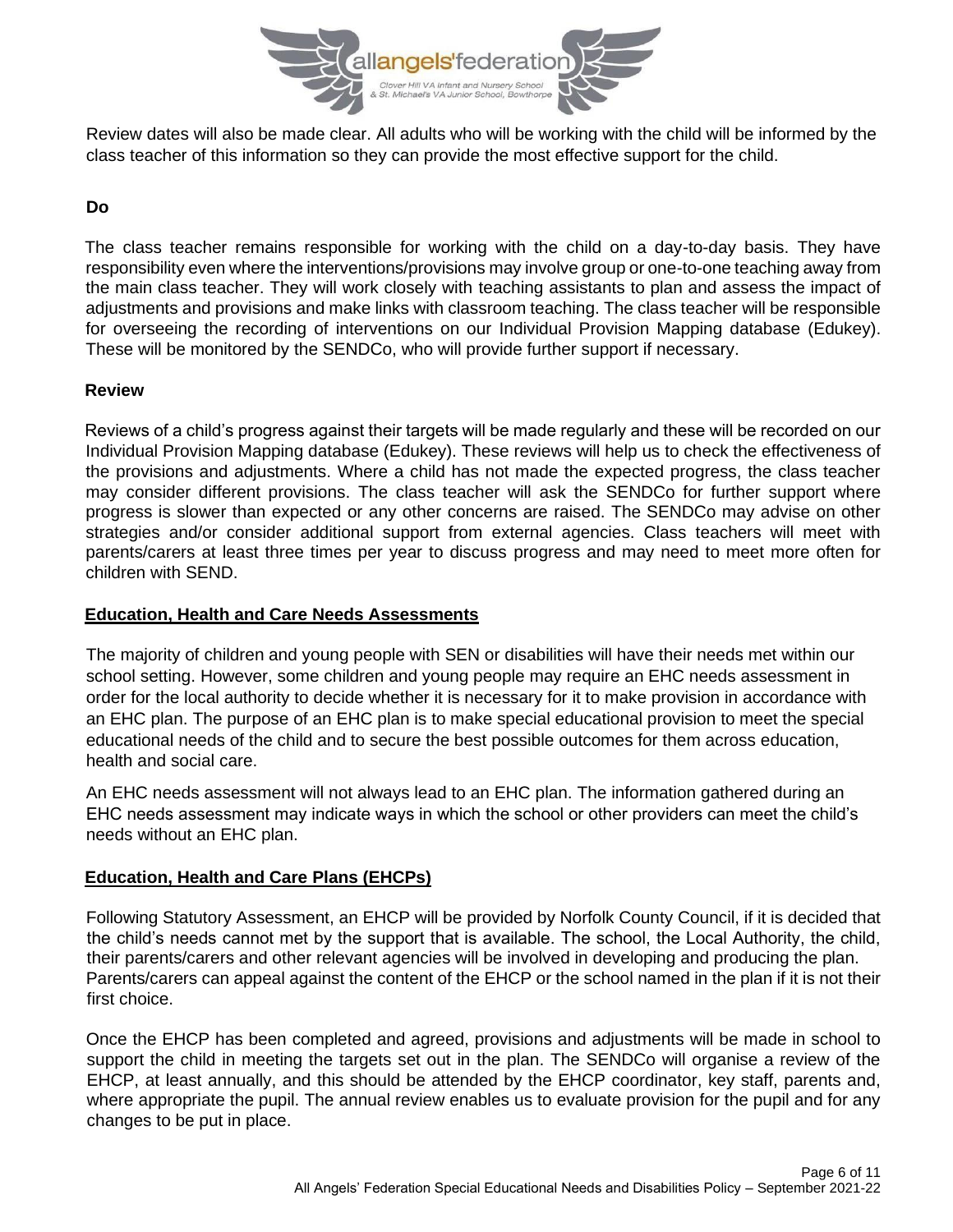

## **Access and adaptations to the curriculum and learning environment**

Pupils with SEND will be given access to the national curriculum through the specialist SEND provision provided by the school as is necessary, as far as possible, taking into account the wishes of their parents/carers and the needs of the individual.

We make adaptations to ensure all pupils' needs are met, for example:

- Differentiating our curriculum to ensure all pupils are able to access it, for example, by grouping, 1:1 work, teaching style, content of the lesson, etc.
- Adapting our resources and staffing
- Using recommended aids, such as laptops, writing slopes, coloured overlays, visual timetables, larger font, etc.
- Differentiating our provision, for example, giving longer processing times, pre-teaching of key vocabulary, reading instructions aloud, etc.

Additional support for learning:

- We employ teaching assistants and pastoral workers across the Federation to provide additional support for learning
- Teaching assistants, teachers and our pastoral team are trained to deliver a range of well researched and high-quality interventions such as Read Write Inc, Sounds Discovery, Numicon, Precision Teaching, and the Wellcomm Speech and Language Programme.
- A child may work with a teaching assistant or pastoral team member on a 1:1 basis for interventions or for additional support with their work within the classroom. When a child is withdrawn from the classroom, time spent away from their peers will be carefully considered to ensure a balance is maintained.
- Pupils needing additional provisions may also work as part of a small group e.g. The Talk Boost Programme or Numicon intervention. This will be carried out by their teaching assistant or class teacher, either within or outside of the classroom.
- Pupils who need extra support to develop any aspects of their social, emotional and/or mental health will work with a member of our pastoral team or a teaching assistant. This may either be on a 1:1 basis or as part of a group. These pupils will usually complete activities from the THRIVE programme.
- There are some circumstances in which pupils may spend a series of sessions working with other specialist adults such as a speech and language therapist, a specialist support teacher or a behavioural support worker
- Teachers and Teaching assistants have good knowledge/training in the interventions taking place for groups or individual children in their class. We ensure that targets and similar teaching strategies used in additional provisions can be integrated into daily classroom learning. e.g. Read Write Inc whole class programme and the Read Write Inc 1:1 intervention. This helps children to make links between their provisions and general 'classwork', whilst giving them the opportunity to rehearse, apply and consolidate their next steps in learning.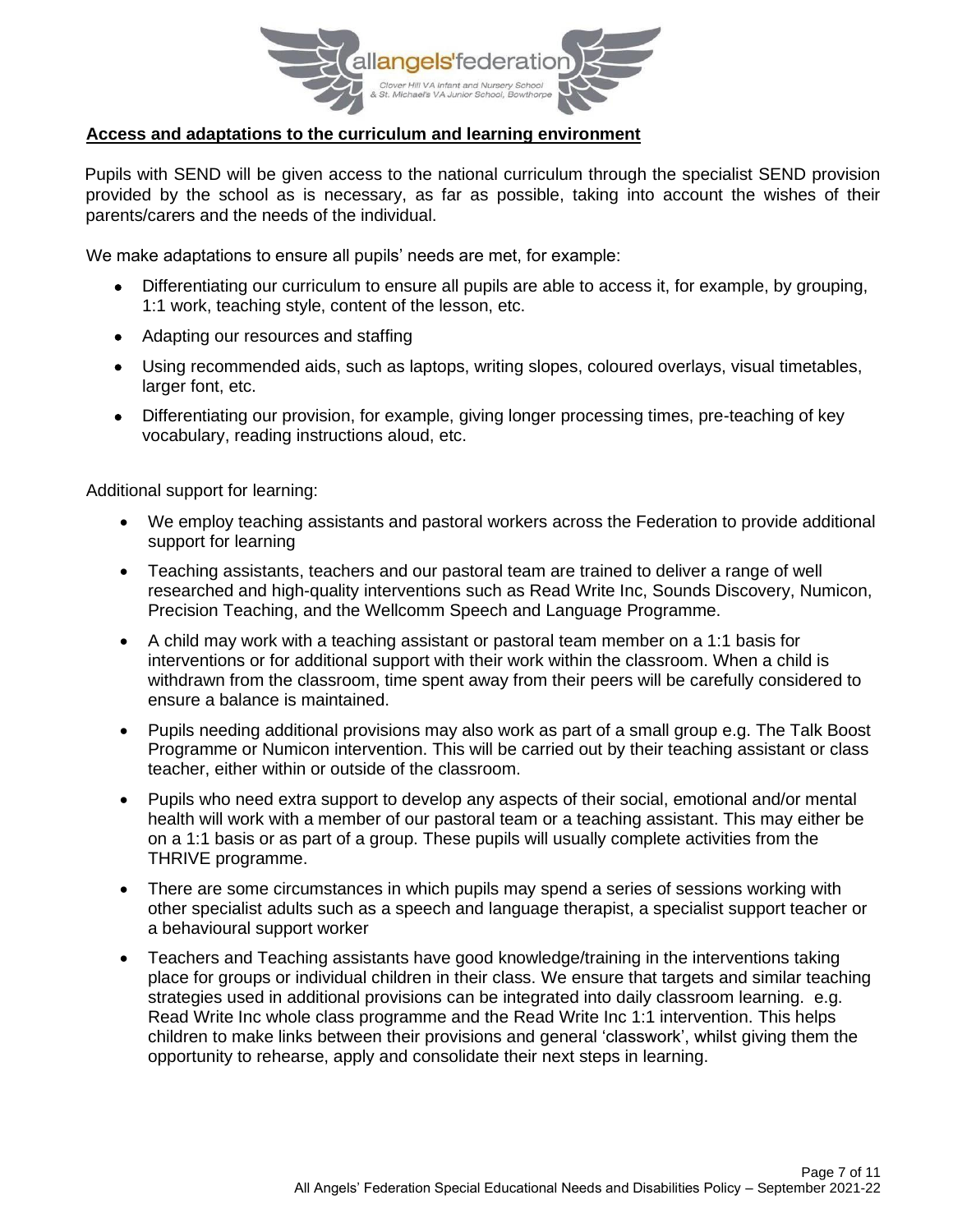

## **Arrangements for record keeping**

The SENDCo will hold details of all SEND records for individual pupils. These will be held securely at all times. All staff can access the following documents, although individual pupil reports written by external agencies will only be shared with key staff where necessary:

- The All Angels' Federation SEND Policy.
- The schools' SEND information report.
- The individual provision mapping database (Edukey) which includes information on individual pupils' special educational needs and/or disabilities, including pupil profiles, provision maps and any individual plans.
- A copy of the SEND Register (held on Pupil Asset data base).
- Guidance on identification of SEND in the Code of Practice 2014
- Advice and/or reports from other agencies.
- Practical advice, teaching strategies, and information about types of special educational needs and disabilities.
- Information available through Norfolk's SEND Local Offer.

Staff members will have necessary and up-to-date information about pupils with special needs and their requirements which will enable them to provide for the individual needs of all pupils.

This policy is made accessible to all staff and parents in order to aid the effective coordination of the schools SEND provision.

## **Specialist SEND provision, external agencies and voluntary organisations**

We are committed to whole school inclusion. In our school we support children with a range of special educational needs and/or disabilities. We will seek specialist SEND advice, provision and training from SEND services where necessary.

In cases where a child is under observation or there is a cause for concern, we may seek advice and support from external agencies in the identification, assessment and provision for SEND. Parent/carer permission will be sought and parents/carers will be kept fully informed and involved in the process. The SENDCo may liaise with the following:

- Child and Educational Psychology Practice (CEPP)
- Speech and Language Therapy Service
- Occupational Therapy Services
- Child and Adult Mental Health Services
- Other healthcare providers such as GP's and Paediatricians
- Physiotherapy Services
- General Practitioners
- Community Paediatric Team
- Behaviour Services
- Access Through Technology
- School Nursing Team for the Norwich area
- School to School Support
- Referrals to Specialist Resource Bases.
- Sensory Support Services.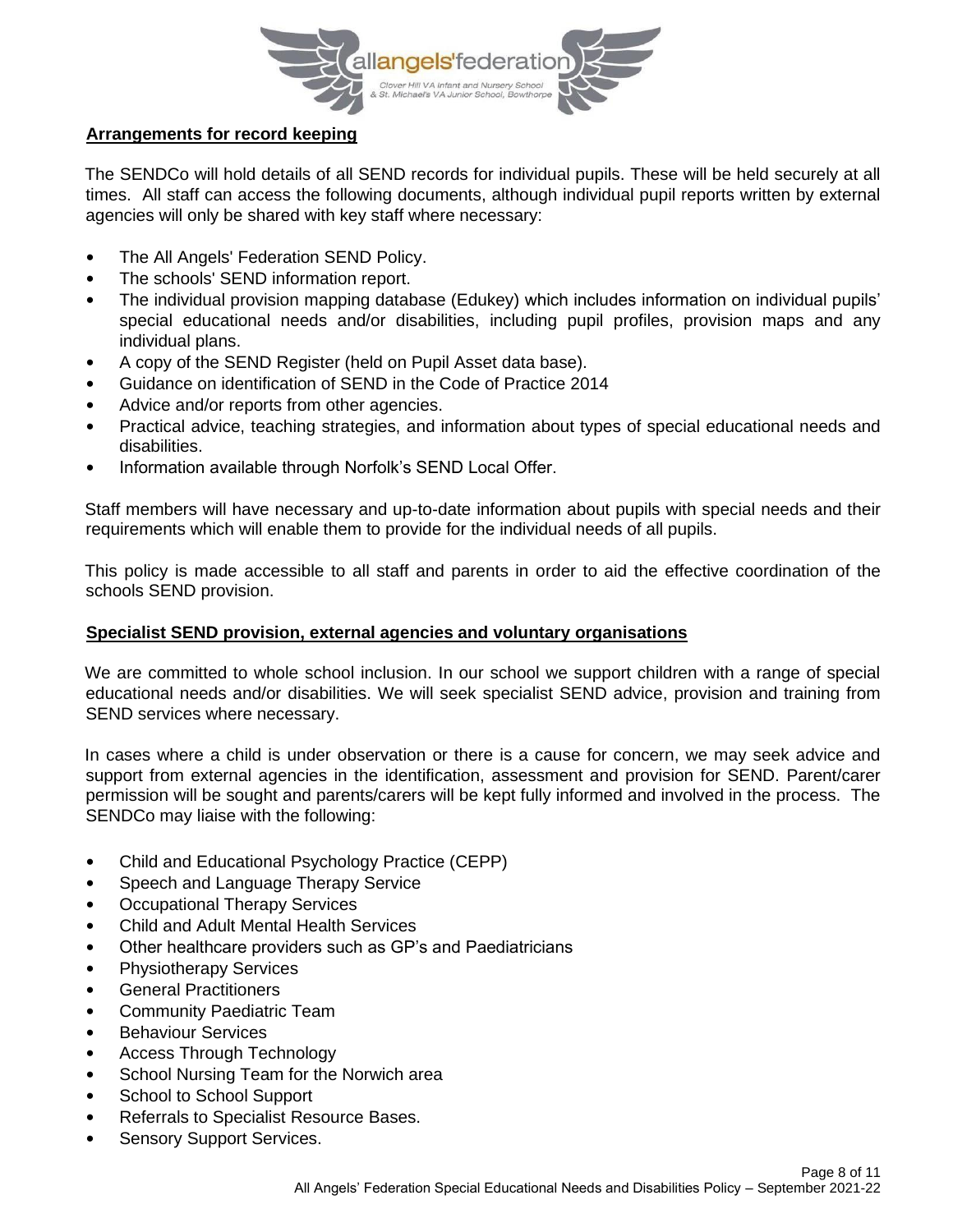

## **Accessibility**

Clover Hill V.A. Infant and Nursery school site is wheelchair accessible with a disabled toilet large enough to accommodate changing. The school is all on one level with ramps at specified fire exits. St Michael's V.A. Junior School site is wheelchair accessible with two disabled toilets large enough to accommodate changing. All rooms are accessible and the school has a lift (large enough for a wheelchair) to access the top floor.

## **Allocation of resources for pupils with SEND**

All Angels' Federation receives funding directly to the school from the Local Authority to support the needs of learners with SEND.

The West Norwich Cluster of Schools is given limited additional funding from the Local Authority. Additional top up funding can be applied for by the schools and is awarded in exceptional cases. The West Norwich Cluster of schools is committed to working together to improve learning for all, and we are able to share resources, training and expertise.

#### **Admission and transition arrangements**

The admission arrangements for all pupils are in accordance with national legislation, including the Equality Act 2010. This includes children with any level of SEND; those with Education, Health and Care Plans and those without. For further information, please see our Admissions Policy on our school websites.

When a child is transferring into or out of our setting, we share information with the school, or other setting the pupil is moving to/from. Transition can be a vulnerable time for a pupil with SEND, so we aim to make this as smooth as possible. We involve key staff such as the class teacher, pastoral support worker and SENDCo, who will aim to liaise with the child, family and other setting.

On entry to our Federation, we offer visits and other shorter induction sessions such as 'stay and play' to enable the child to become familiar with our school, routines and ethos. Where suitable, we may conduct a home visit so that the child can meet key school adults in their own familiar setting. Pupils are often allocated a school 'buddy' for peer support. Transition plans are discussed and agreed with the parents/carers and where appropriate, the child. These are tailored to the individual needs of the child to help them to settle as quickly and calmly as possible.

#### **Inclusion of pupils with SEND**

The Head Teacher, SENDCo and Designated Teachers for Looked After Children (LAC) oversee the schools' policy for inclusion and are responsible for ensuring that it is implemented effectively throughout the school.

The school curriculum is regularly reviewed to ensure that it promotes the inclusion of all pupils, including LAC and those pupils identified as having SEND. All of our extra-curricular activities, trips and visits are available to all of our pupils, including our before and after school clubs. All children are encouraged to take part in sports day/school plays/special workshops etc.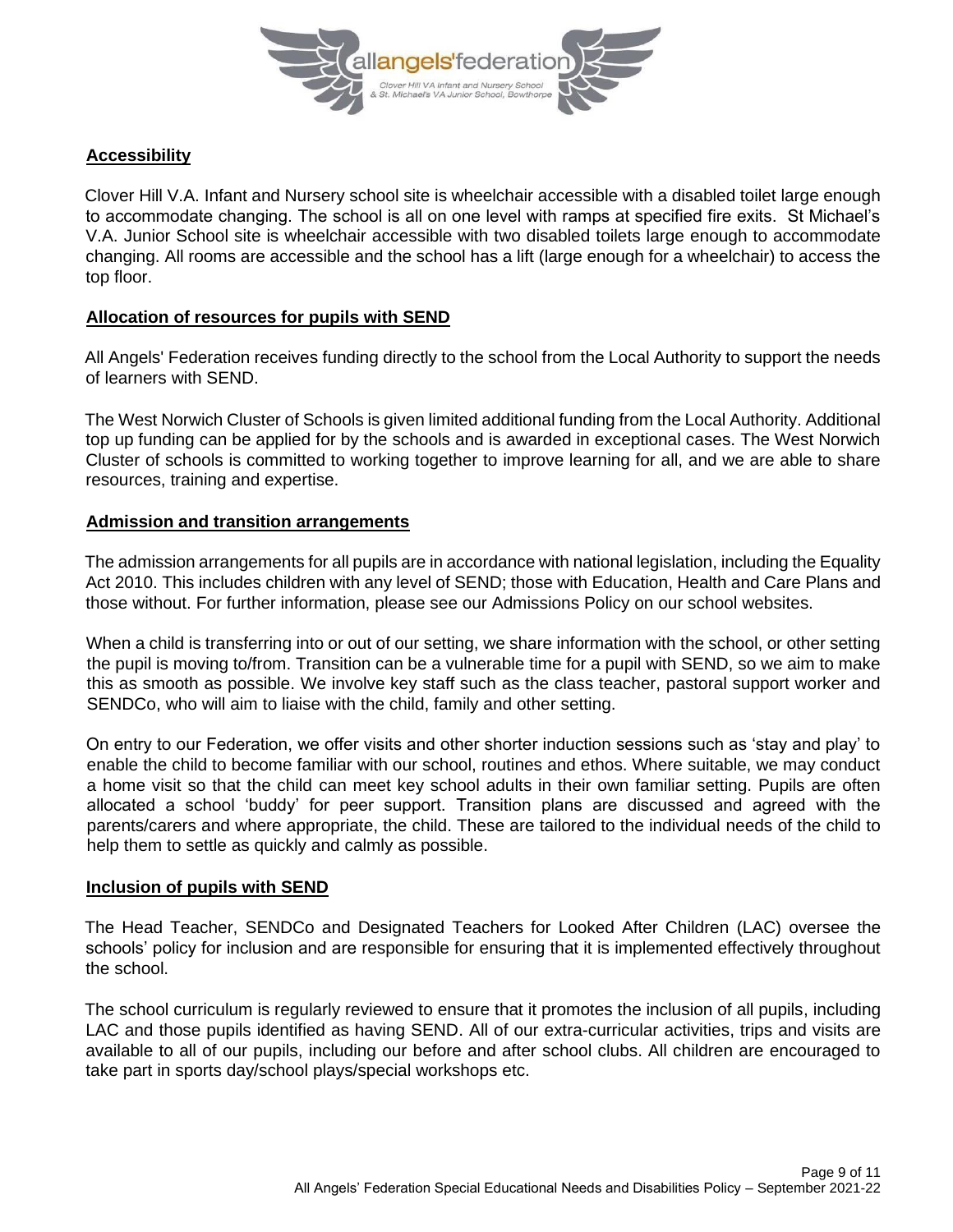

## **Evaluating the effectiveness of SEND provision**

In order to make consistent continuous progress in relation to SEND provision we evaluate the effectiveness of SEND provision by:

- Reviewing pupils' individual progress against National Curriculum expectations
- Reviewing the impact of interventions after 6 weeks
- Using an individual provision mapping tool (Edukey) to measure progress
- Talking to pupils, school staff and parents
- Monitoring by the SENDCo
- Monitoring by the Head teacher and SEND link Governor.
- Holding annual reviews for pupils with Education, Health and Care Plans.

#### **In service training (CPD)**

We aim to keep all school staff up to date with relevant training and developments in teaching practice in relation to the needs of pupils with SEND. The SENDCO is completing the National Award for SEND. They attend relevant SEND courses, Networks and Cluster Meetings and facilitate/signpost relevant SEND focused training opportunities for staff.

We recognise the need to train our staff on SEND issues and the Governors have allocated funding to support this professional development. The SENDCo and senior leadership team ensure training opportunities are matched to school development priorities and those identified through staff audits and our school provision offer.

#### **Working in partnerships with parents**

All Angels' Federation believe that a close working relationship with parents/carers is vital in order to ensure

- a) early and accurate identification and assessment of SEND leading to appropriate intervention and provision
- b) continuing social, emotional and academic progress of children with SEND
- c) personal and academic provisions are set and targets met effectively

We welcome parents/carers to talk with their child's class teacher after school, or at an agreed and mutually convenient time. Formal parent consultation meetings are available for all parents/carers on a termly basis. The SEND coordinators are available to talk to and they are also able to signpost parents of pupils with SEND to other services such as the Parent Partnership service where specific advice, guidance and support can be given.

Our Pastoral team are available to talk to by appointment.

If an assessment or referral indicates that a pupil has additional learning needs the parents/carers will always be consulted with regards to future provision. Parents/carers are invited to attend meetings with